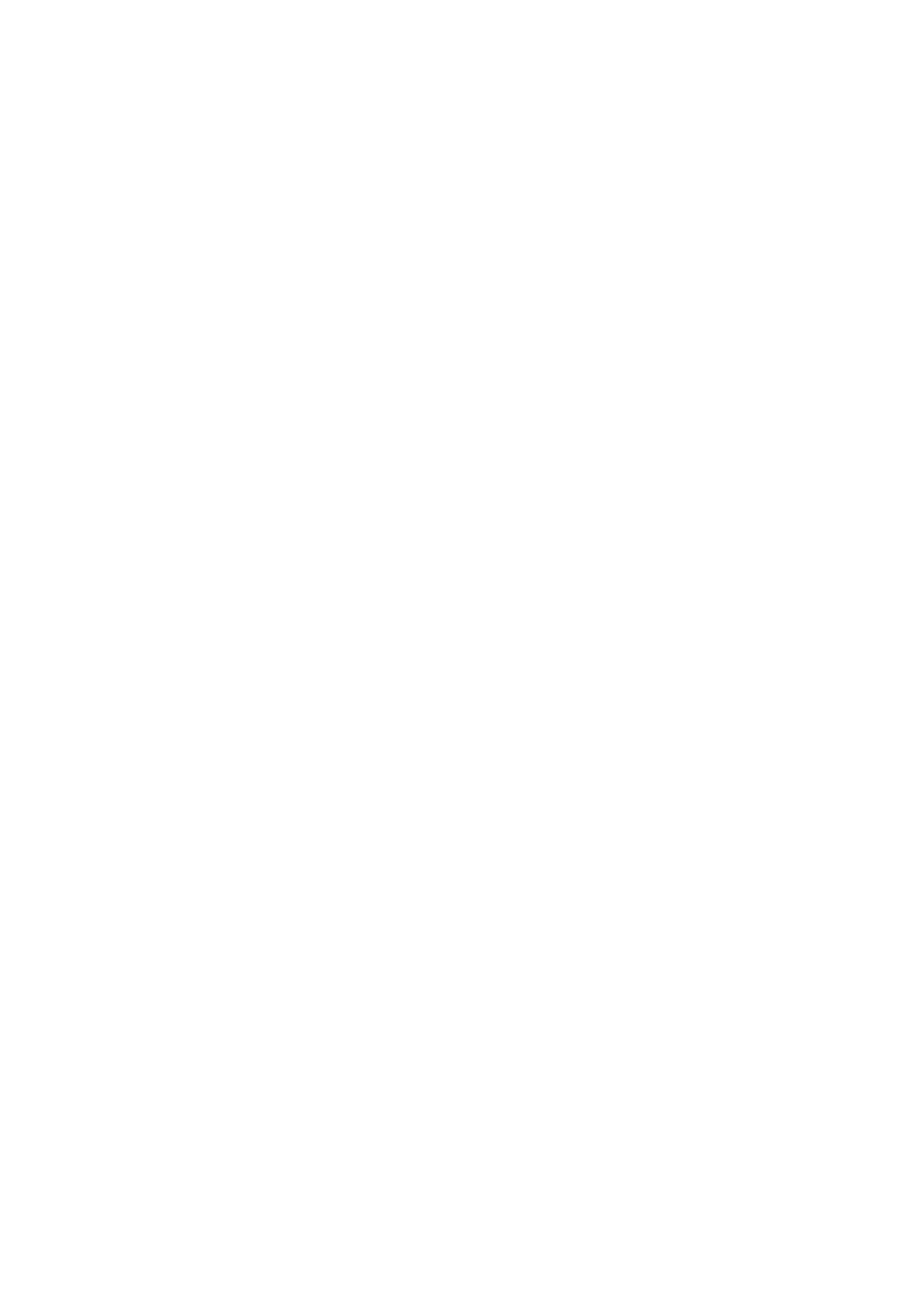#### **CHAPTER 99**

# **NATIONAL FLAG, EMBLEMS AND NAMES ACT**

# ARRANGEMENT OF SECTIONS

#### *Section*

- 1. Short title.
- 2. Interpretation.
- 2A. National Flag Armorial Ensigns, Public Seal and National Anthem declared.
- 2B. Insulting National Anthem, etc., an offence.
- 3. Prohibition of improper use of emblems, names and likenesses.
- 4. Prohibition of registration of certain companies, etc.
- 5. Prohibition of display of certain flags.
- 6. Sanction for prosecution.
- 7. Power of seizure.
- 8. Power to amend First Schedule.
- 9. Regulations.

#### SCHEDULES

FIRST SCHEDULE

SECOND SCHEDULE

THIRD SCHEDULE – THE NATIONAL ANTHEM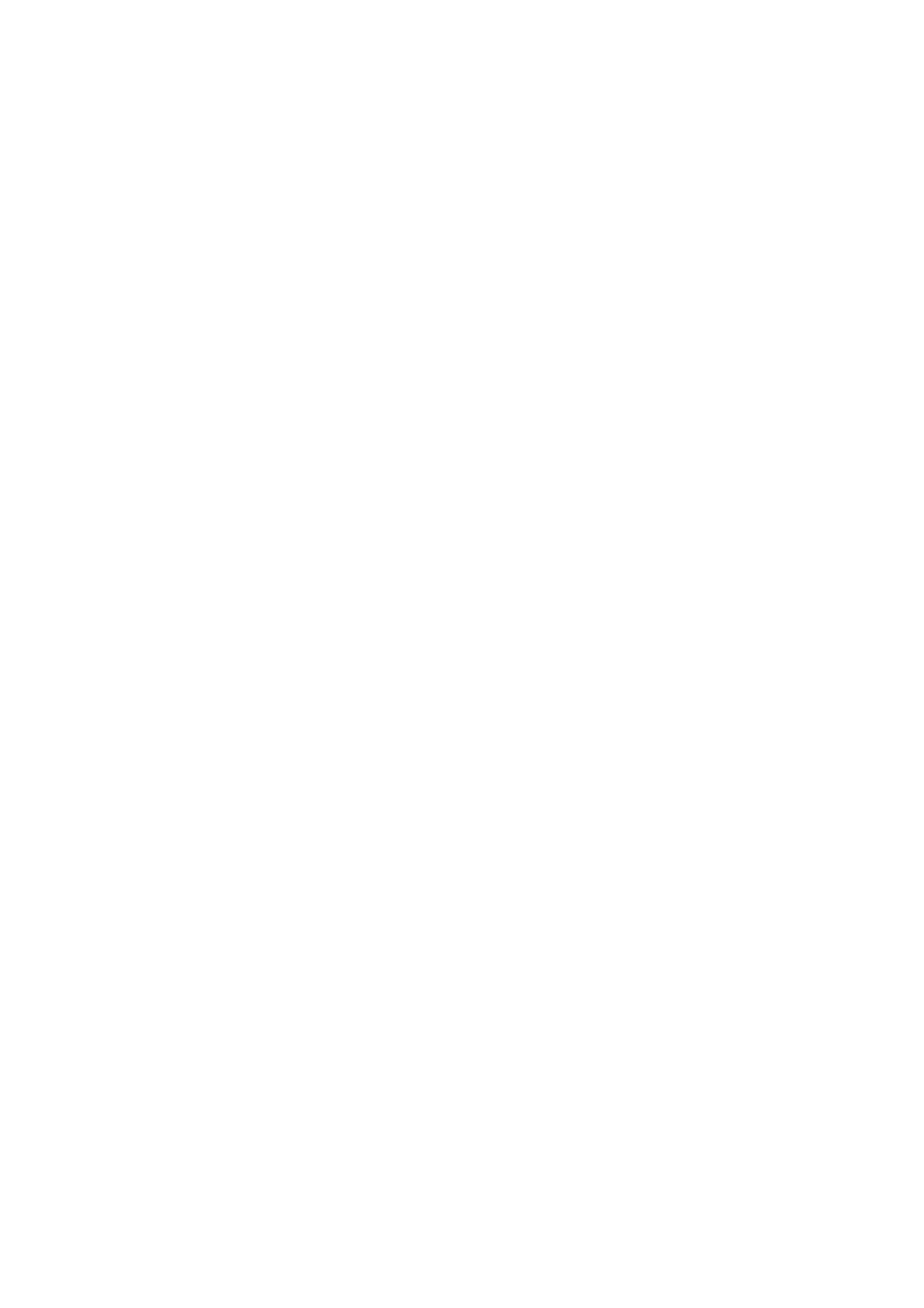#### **CHAPTER 99**

# **NATIONAL FLAG, EMBLEMS AND NAMES ACT**

[*Date of assent: 9th December, 1963*.]

[*Date of commencement: 10th December, 1963*.]

**An Act of Parliament to prevent the improper use of the National Flag and of certain emblems, names, words and likenesses for professional and commercial purposes, and to prohibit the display of certain flags** 

[L.N. 2/1964, Act No. 32 of 1964, Act No. 15 of 1968, L.N. 32/1979, L.N. 74/1985, L.N. 487/1991.]

#### **1. Short title**

This Act may be cited as the National Flag, Emblems and Names Act.

#### **2. Interpretation**

In this Act—

**"the National Anthem"** means the national anthem, the words and music of which are set out in the Third Schedule to this Act.

**"specified emblem"** means any emblem, seal, flag, pennant, insignia, ensign or coat-of-arms of a kind specified in Part I of the First Schedule to this Act;

**"specified likeness"** means any photograph, drawing or other pictorial representation of the person for the time being holding any of the offices or dignities specified in Part III of the First Schedule to this Act;

**"specified name"** means any of the names and words specified in Part II of the First Schedule to this Act, and includes any abbreviation of any such name;

[Act No. 32 of 1964, s. 2, Act No. 15 of 1968, s. 2.]

#### **2A. National Flag Armorial Ensigns, Public Seal and National Anthem declared**

(1) The flag of which the design and description are set out in Part I of the Second Schedule to this Act is hereby declared to be the National Flag of Kenya (in this Act referred to as the National Flag).

(2) The heraldic device of which the blazon and description are set out in Part II of the Second Schedule to this Act is hereby declared to be the Armorial Ensigns of Kenya (in this Act referred to as the Armorial Ensigns).

(3) The seal of which the design is set out in Part III of the Second Schedule to this Act is hereby declared to be the Public Seal of Kenya.

(4) The anthem of which the words and music are set out in the Third Schedule of this Act is hereby declared to be the National Anthem of Kenya.

[Act No. 32 of 1964, s. 2, Act No. 15 of 1968, s. 3.]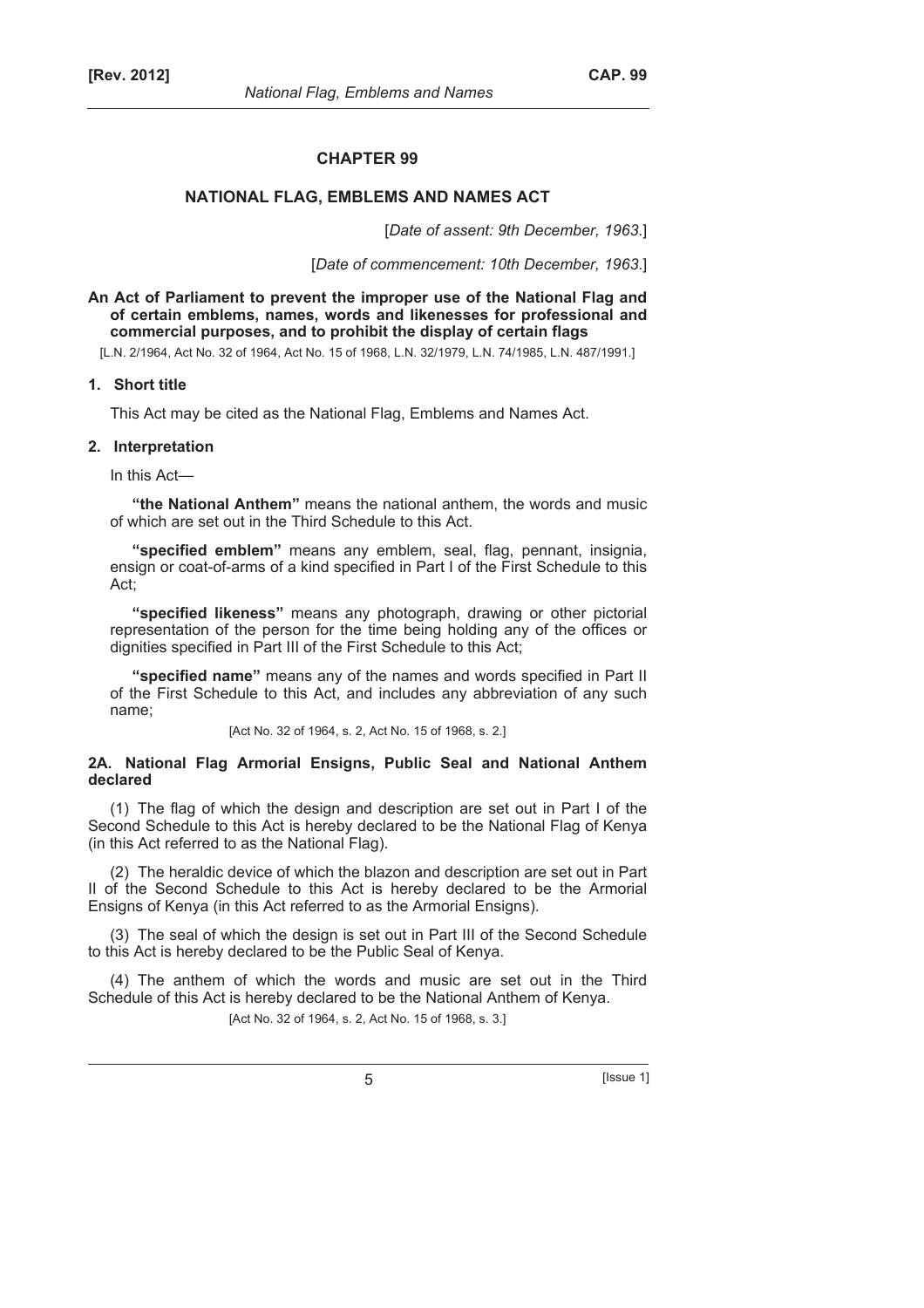#### **2B. Insulting National Anthem, etc., an offence**

Any person who shows disrespect, in speech, manner or writing, to or with reference to the National Anthem, or to any specified emblem, specified likeness or specified name, or any representation thereof, shall be guilty of an offence and liable to a fine not exceeding five thousand shillings or to imprisonment for a term not exceeding six months, or to both such fine and such imprisonment.

[Act No. 32 of 1964, s. 2, Act No. 15 of 1968, s. 4.]

#### **3. Prohibition of improper use of emblems, names and likenesses**

(1) Notwithstanding anything contained in any law for the time being in force, no person shall, except with the written permission of the Minister—

- (a) use any specified emblem, specified name or specified likeness, or any colourable imitation thereof, in furtherance of, or display the same as an advertisement for, any trade, business, calling or profession; or
- (b) use any specified emblem, specified name or specified likeness, or any colourable imitation thereof, in the title of any patent, or in any trade mark or design; or
- (c) manufacture or import any article or goods bearing any specified emblem, specified name or specified likeness, or any article or goods on which any title, trade mark or design is used in contravention of paragraph (b) of this subsection.

(2) The provisions of subsection (1)(a) of this section relating to the use of a specified likeness shall not apply to the publication of a *bona fide* news item (whether in a newspaper or by any other medium) or to the publication in a newspaper of any article connected with any *bona fide* news item other than a news item in the furtherance of, or as advertisement for, any trade, business, calling or profession.

(3) Any permission given under subsection (1) of this section may be given subject to such conditions as the Minister may deem fit.

(4) Any person who contravenes the provisions of this section shall be guilty of an offence and liable to a fine not exceeding five thousand shillings, or to imprisonment for a term not exceeding six months, or to both such fine and such imprisonment.

#### [Act No. 32 of 1964, s. 2.]

#### **4. Prohibition of registration of certain companies, etc.**

Notwithstanding anything contained in any law for the time being in force, no authority empowered or required by law to register any company, firm or other body of persons, or any trade mark or design, or to grant a patent, shall—

- (a) register any company, firm or other body of persons under any name; or
- (b) register a trade mark or design which bears any emblem, name, word or likeness; or
- (c) grant a patent in respect of an invention which bears a title containing any emblem, name or word,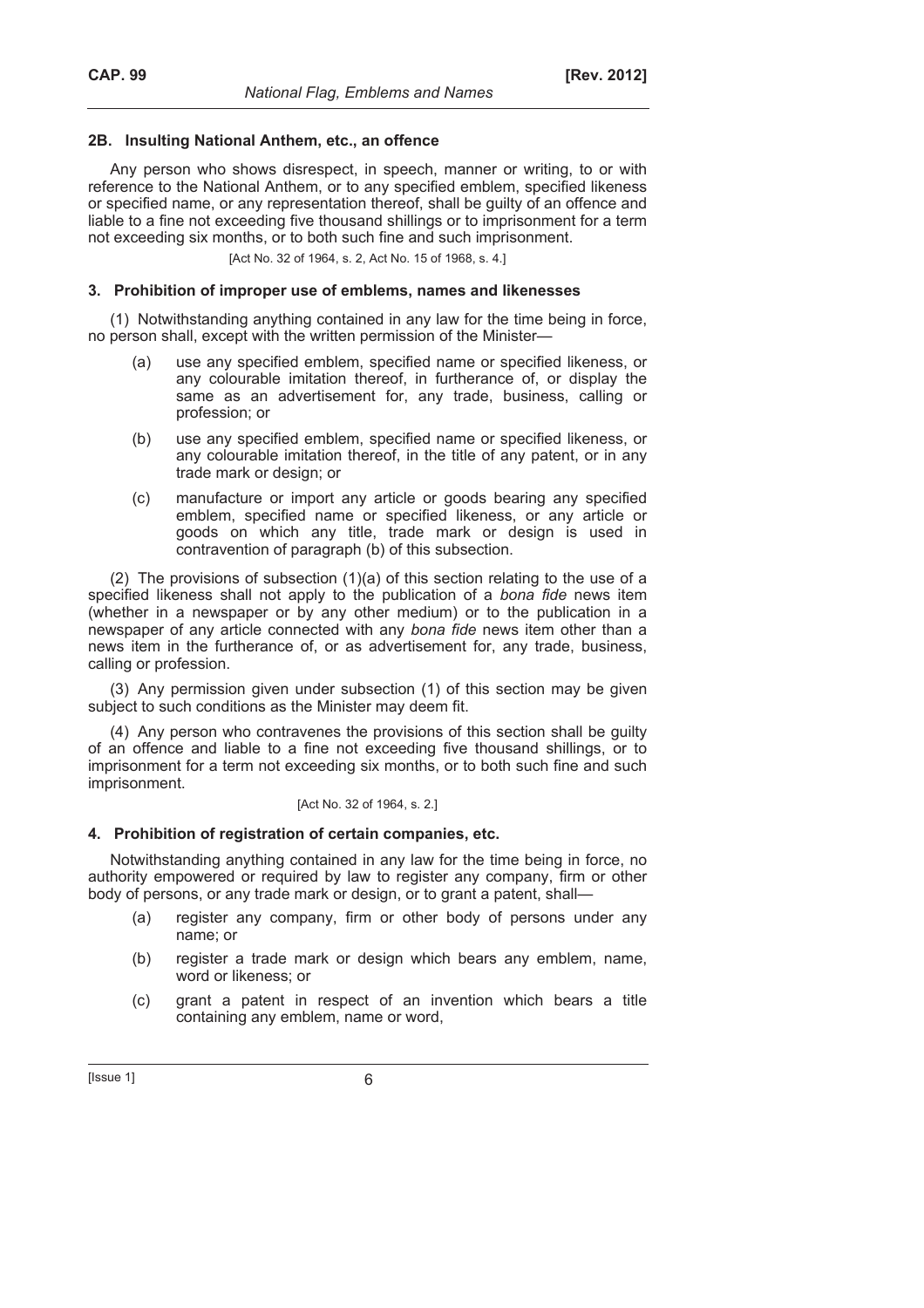if the use of such name, emblem, word or likeness would be in contravention of section 5 of this Act, and any purported registration or grant made contrary to this section shall be absolutely void and ineffective for all purposes.

[Act No. 32 of 1964, s. 2.]

# **5. Prohibition of display of certain flags**

(1) No person shall display at any place or on any premises any flag or banner or permit any flag or banner to be so displayed, being in either case a flag or banner (other than a specified emblem) which is reputed to belong, or is held out by any authority as belonging, to the territory of Kenya or of any particular part thereof (other than the area of a local authority).

(2) Any person who contravenes subsection (1) of this section shall be guilty of an offence and liable to a fine not exceeding five thousand shillings or to imprisonment for a term not exceeding six months, or to both such fine and such imprisonment.

(3) This section shall bind the Government.

# **6. Sanction for prosecution**

No prosecution for any offence punishable under this Act shall be instituted except with the previous sanction in writing of the Attorney-General.

# **7. Power of seizure**

(1) If a police officer has reasonable cause to believe that some thing which has been used, displayed, manufactured or imported contrary to this Act is to be found on any premises, he may require the person in charge or appearing to be in charge of the premises to allow him to enter the premises and to afford him all reasonable facilities for a search thereof, and if entry cannot within a reasonable period be so obtained the officer may without warrant enter the premises (using force if necessary) and search therein.

(2) If a police officer finds on any premises anything in respect of which he has reasonable cause to believe that an offence under this Act has been committed by any person, he may seize that thing, and where he does so shall bring it before a magistrate, who shall order it to be forfeited if he is satisfied that it has been used, displayed, manufactured or imported contrary to this Act, or else shall order it to be restored to the person from whom it was seized.

#### **8. Power to amend First Schedule**

The Minister may, by notice in the *Gazette*, amend the First Schedule to this Act.

[Act No. 32 of 1964, s. 2.]

# **9. Regulations**

The Minister may make regulations—

- (a) prescribing the occasions upon which, the persons by whom and the manner in which the National Flag or the Armorial Ensigns may be flown or displayed, as the case may be;
- (b) prohibiting, controlling or restricting the use of any specified emblem, specified likeness or specified name;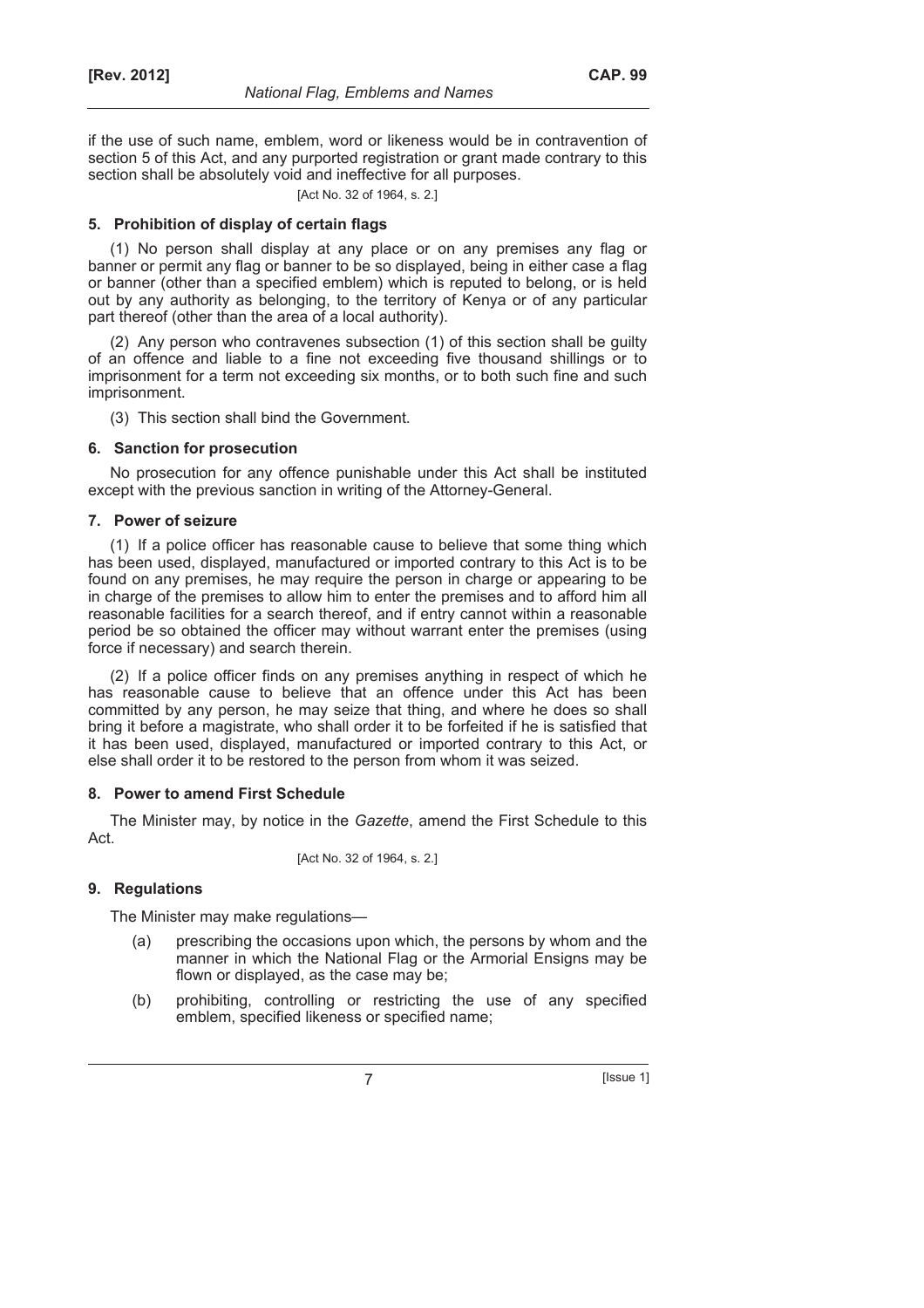- (c) regulating the manner in which application may be made to him for his permission under section 5 of this Act, prescribing the form of any licence by which such permission may be given and fixing any fee for such application and licence;
- (d) generally for carrying this Act into effect. [Act No. 32 of 1964, s. 2.]

FIRST SCHEDULE [Section 2, L.N. 32/1979, L.N. 74/1985, L.N. 487/1991.]

# PART I – EMBLEMS

- **1.** The National Flag, and the Armorial Ensigns of Kenya.
- **2.** The Public Seal of Kenya.
- **3.** The Emblem or Official Seal of the United Nations Organization.
- **4.** Any Orders, Insignias, Medals, Badges and Decorations instituted by Act of Parliament or by Proclamation.
- **5.** The Emblem of the United Nations Decade for Women. [L.N. 74/1985.]
- **6.** The Red Cross and the Red Crescent Emblems. [L.N. 487/1991.]

#### PART II – NAMES AND WORDS

- **1.** The name of the President.
- **2.** The words "Harambee", "Jamhuri", "Madaraka" and "Nyayo". [L.N. 32/1979.]

PART III – OFFICES AND DIGNITIES

**1.** The President.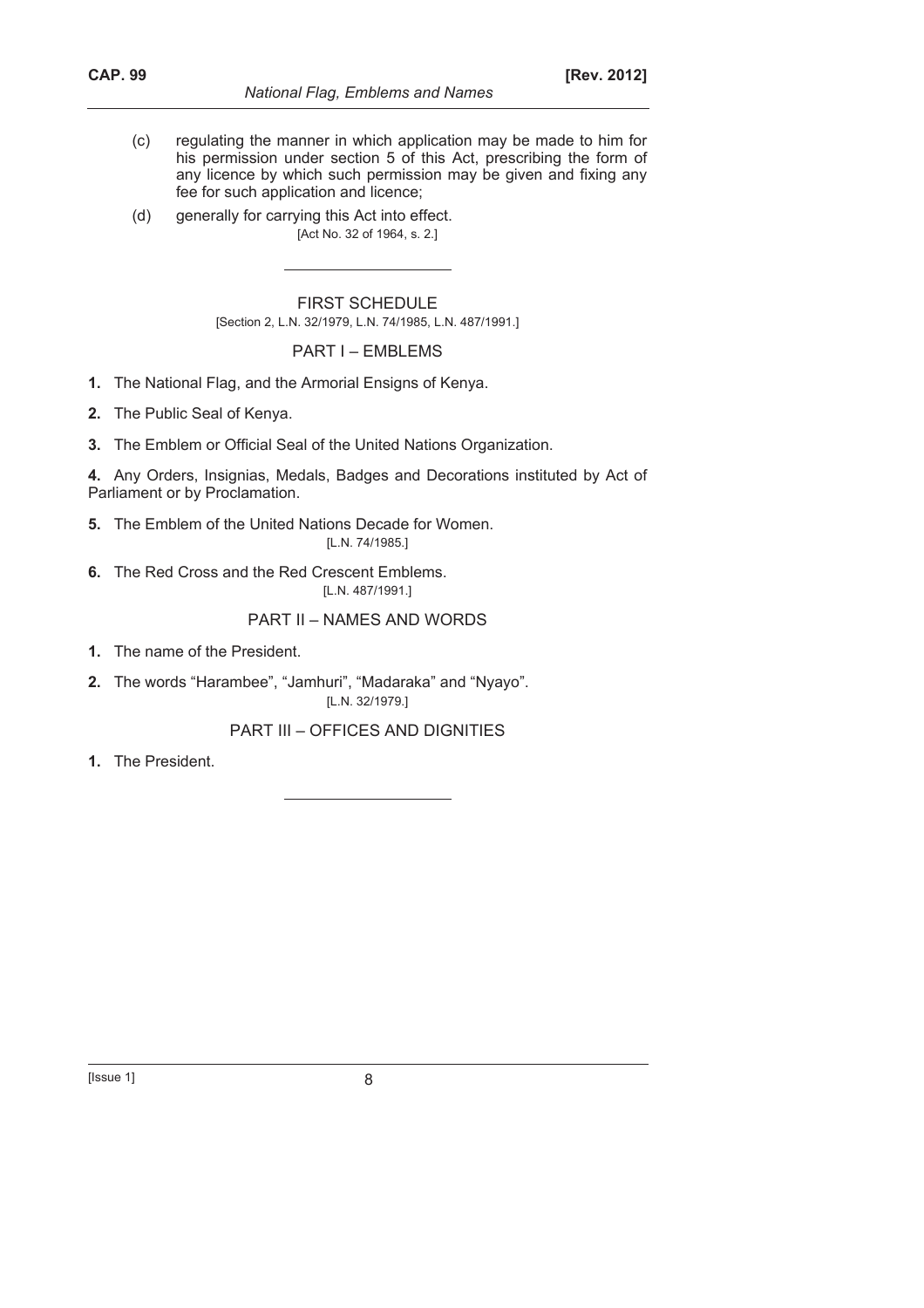*National Flag, Emblems and Names* 



KEY



*Note.*—All dimensions given do not necessarily represent any particular measurements and are merely proportional.

\*British Standard Specification

# **DESCRIPTION**

Three major strips of equal width coloured from top to bottom, black, red and green and separated by narrow white strips, with a symmetrical shield and white spears superimposed centrally.

PART II – ARMORIAL ENSIGNS

# BLAZON:

*Arms*.—Per fess sable and vert, on a fess gules fimbriated argent a cock grasping in the dexter claw an axe also argent.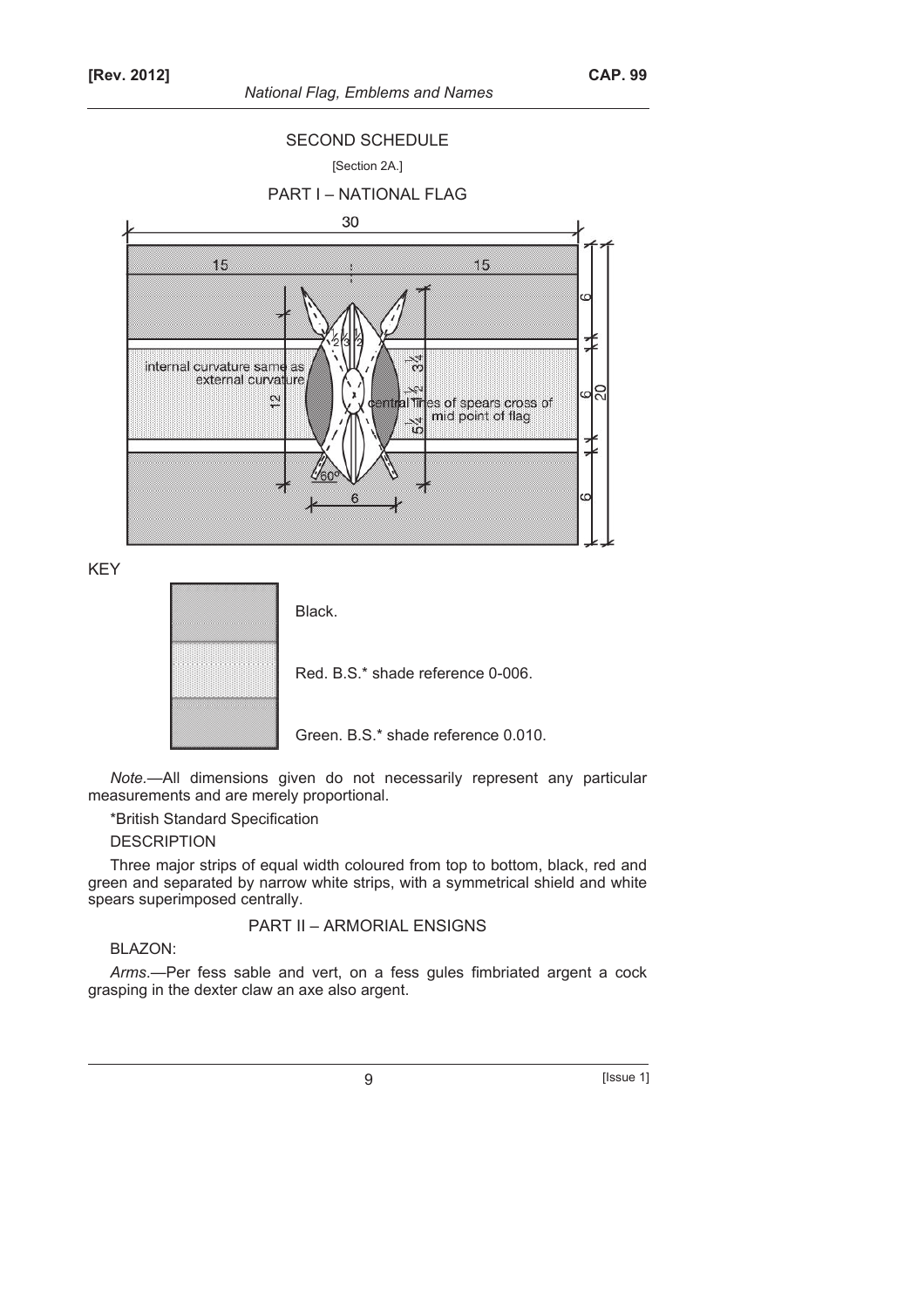#### SECOND SCHEDULE—*continued*

*Supporters*.—On either side a lion or, grasping in the interior forepaw a spear of estate, the hafts of the spears crossed in saltire behind the shield.

The whole upon a compartment representing Mount Kenya proper.

*Motto*.—Harambee.

DESCRIPTION:

The shield contains the colours of the National Flag, the middle red strip bearing a cockerel holding an axe; the supporters of the shield are two lions resting on a background silhouett of Mount Kenya containing in the foreground examples of Kenya agricultural produce—coffee, pyrethrum, sisal, tea, maize and pineapples; the scroll containing the motto—Harambee—supports the coat of arms.

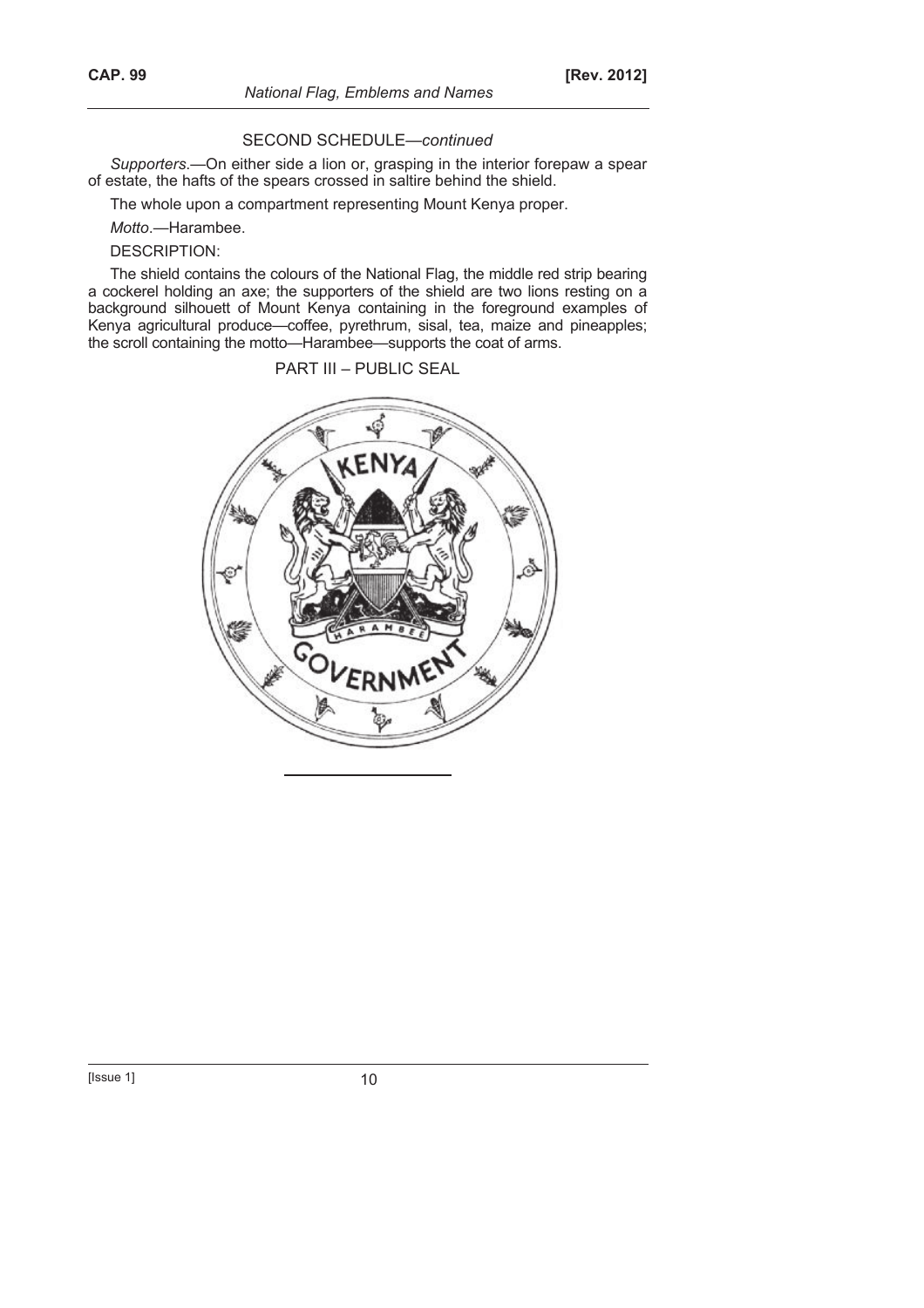#### THIRD SCHEDULE

[Sections 2 and 2A.]

# THE NATIONAL ANTHEM

# Ee Mungu Nguvu yetu O God of all creation Amani na uhuru **Peace and liberty**

2 2 Amkeni ndugu zetu Let one and all arise

# 3 3 Natujenge taifa letu **Let all with one accord** Ee, ndio wajibu wetu In common bond united, Kenya istahili heshima Build this our nation together Tuungane mikono **And the glory of Kenya** Pamoja kazini The fruit of our labour Kila siku tuwe na shukrani. Fill every heart with thanksgiving.

*Note*—The time values of some notes in each verse must be altered to fit the

#### words.

# $1$

Ilete baraka kwetu. The same is a Bless this our land and nation. Haki iwe ngao na mlinzi **Haki interest in the search of the Haki** Justice be our shield and defender Natukae na udugu matambang May we dwell in unity Raha tupate na ustawi. Plenty be found within our borders.

- Tufanye sote bidii Tufanye sote bidii With hearts both strong and true. Nasi tujitoe kwa nguvu Service be our earnest endeavour, Nchi yetu ya Kenya, And our Homeland of Kenya, Tunayoipenda **Heritage of splendour**, Tuwe tayari kuilinda. Tuwe tayari kuilinda.
	-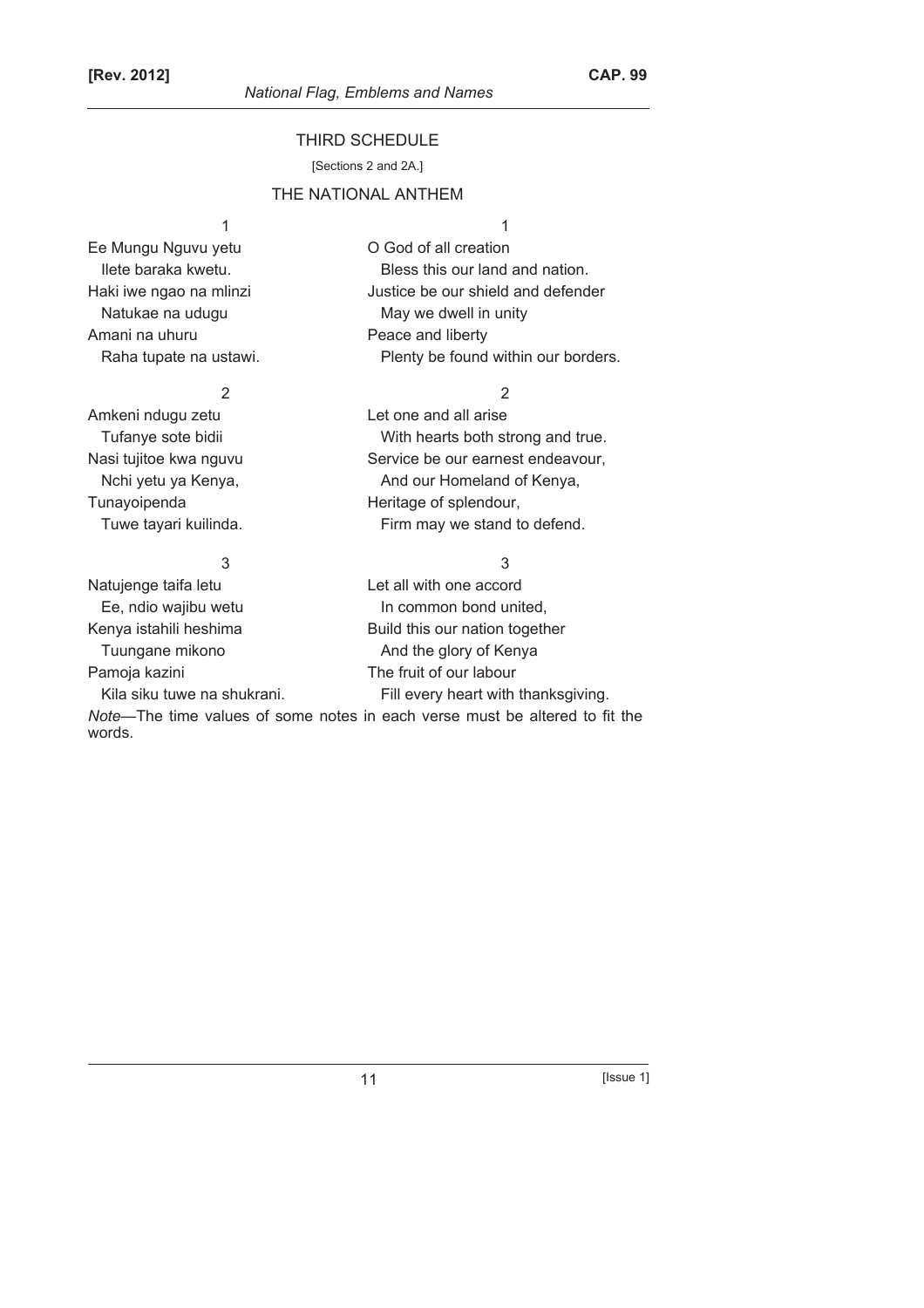



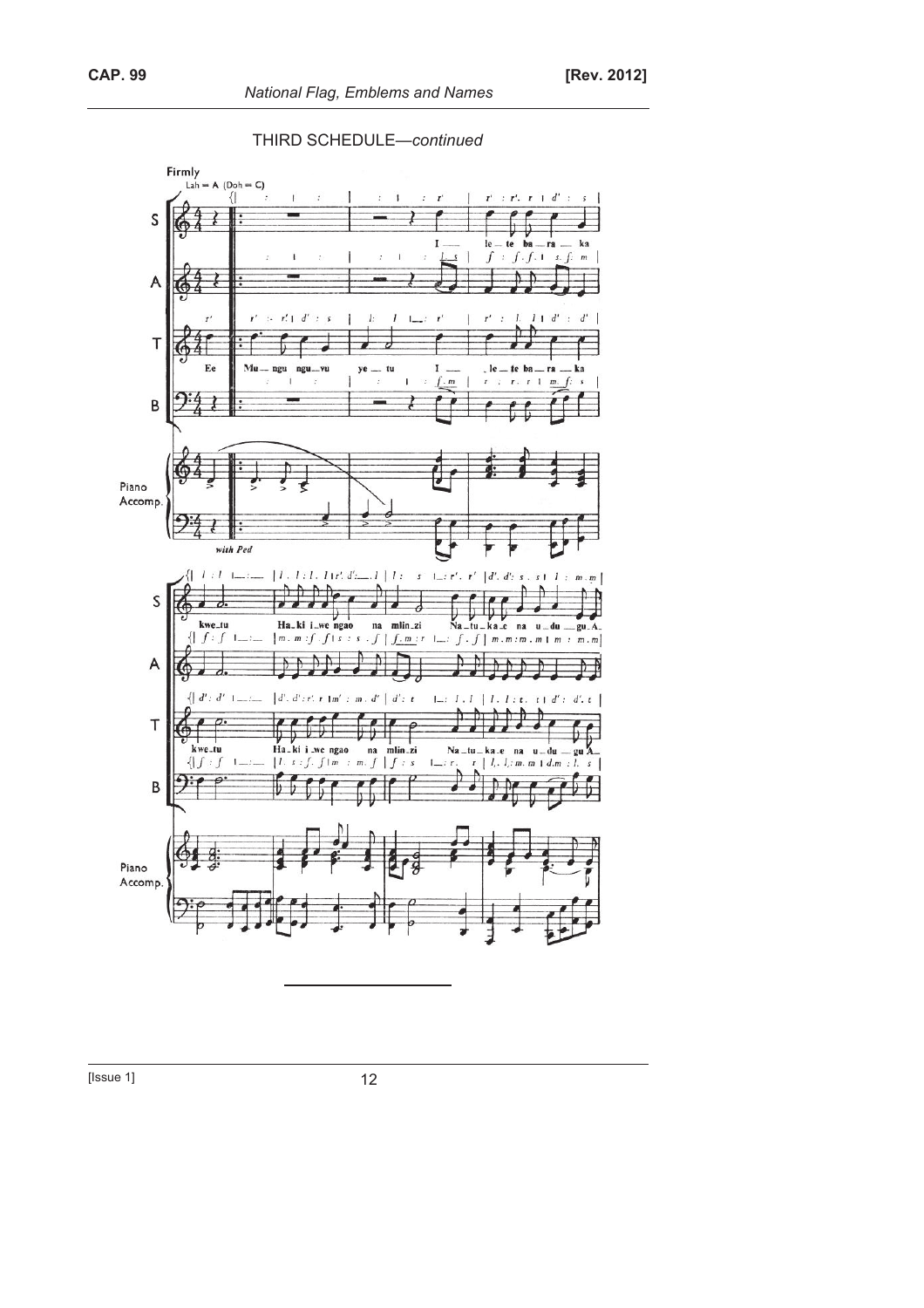

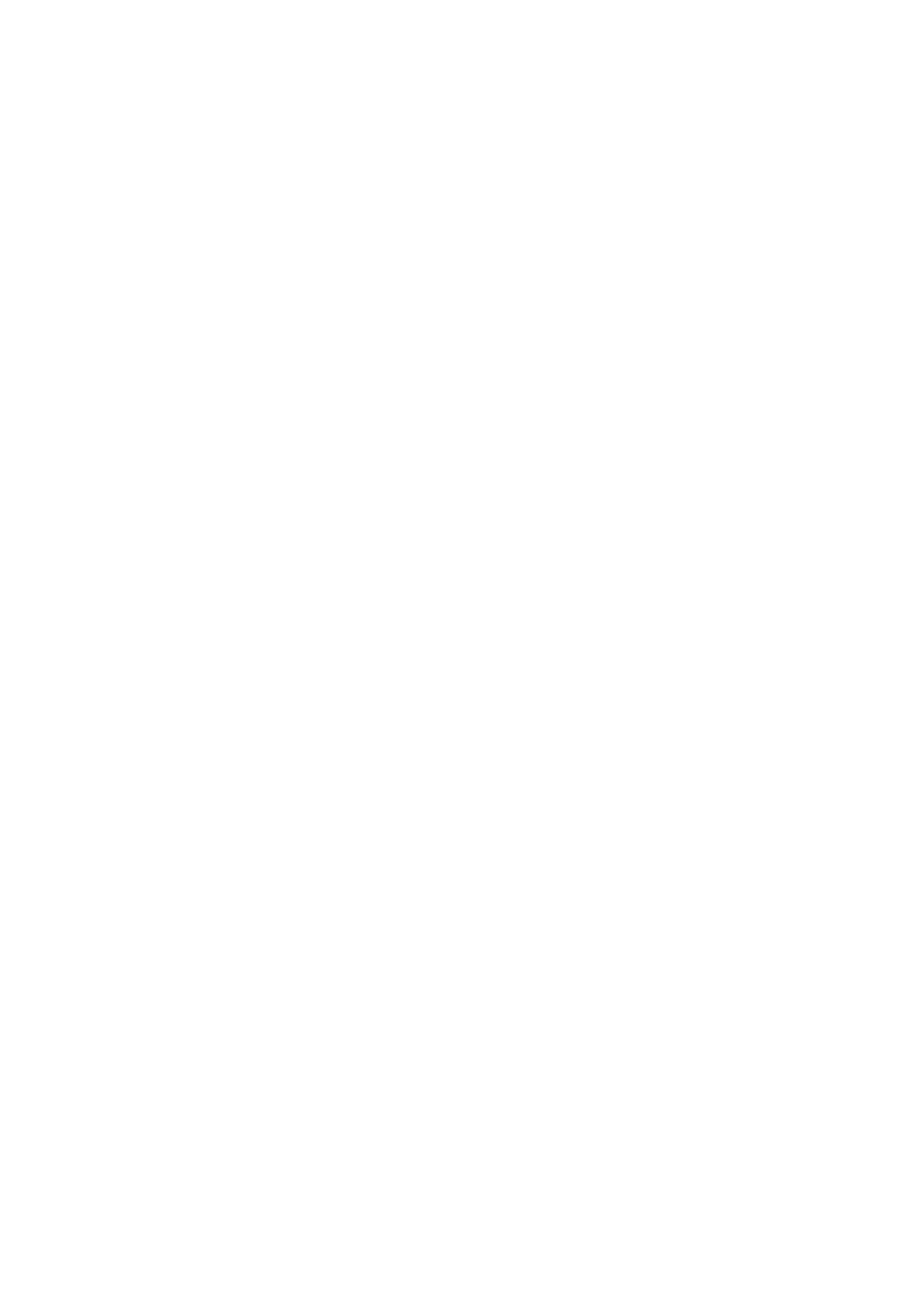**[Subsidiary]** 

# **CHAPTER 99**

# **NATIONAL FLAG, EMBLEMS AND NAMES ACT**

SUBSIDIARY LEGISLATION

*List of Subsidiary Legislation* 

|                                                                   | Page |
|-------------------------------------------------------------------|------|
| National Flag, Emblems and Names (Flying of the National Flag and |      |
|                                                                   |      |